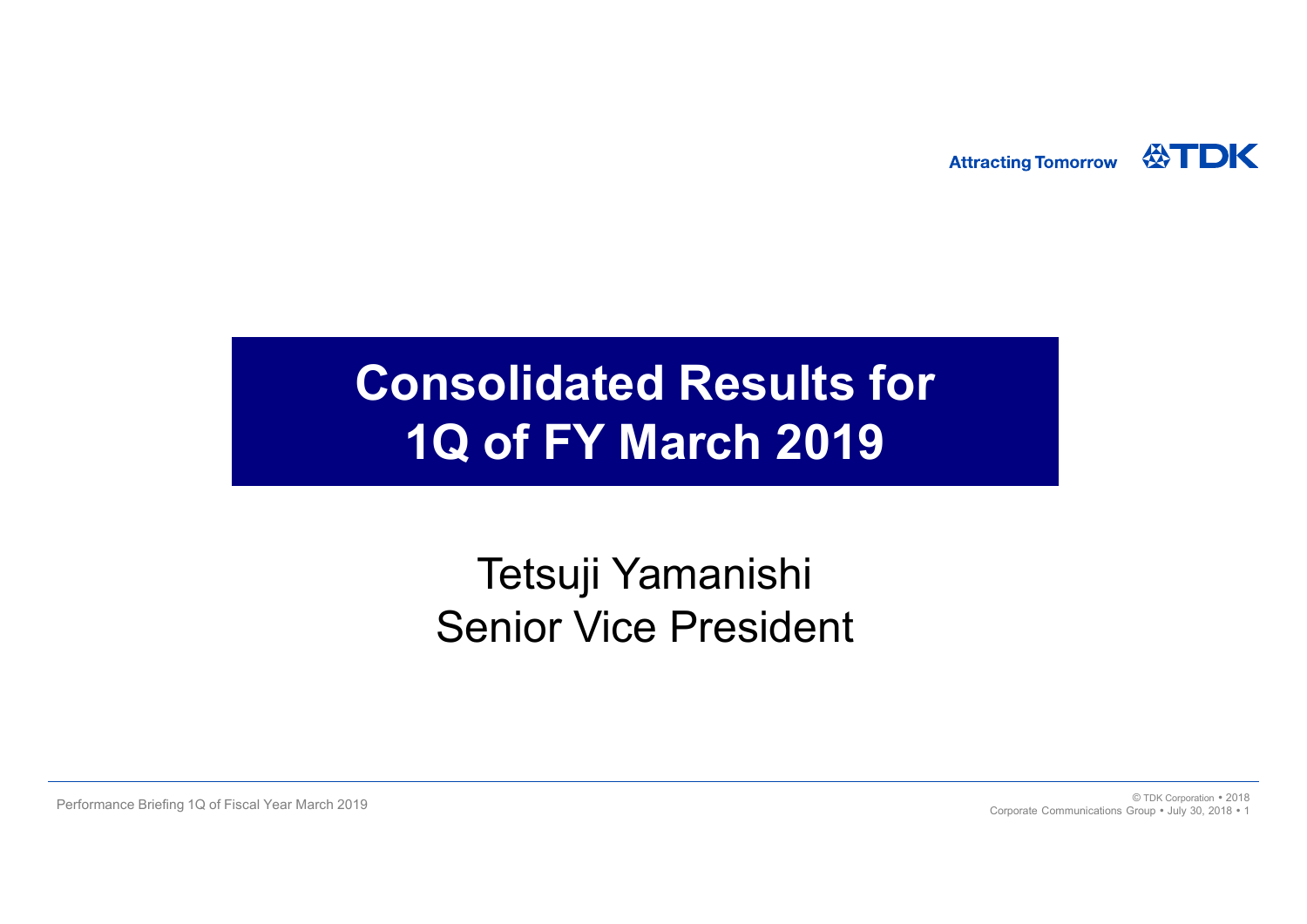### Key points concerning earnings for 1Q of FY March 2019 Attracting Tomorrow  $\bigotimes_{\text{TDK}}$



### • Both net sales and operating income increased year on year • Net sales achieved a new record on a quarterly basis

¬Net sales rose 18.5% year on year. Operating income increased 53.0% year on year.

- ¬In the Passive Components segment, TDK continued to expand the profit base of Capacitors by responding to strong demand in the automotive and the industrial equipment markets.
- ¬In the Sensor Application Products segment, the Company posted an increase in net sales driven by a strong automotive market and expanded sales of Magnetic Sensors to the ICT market.
- ¬In the Magnetic Application Products segment, both sales and operating income of HDD Heads increased, boosted by a tailwind of strong demand from data centers.
- ¬In the Energy Application Products segment, both sales and operating income of Rechargeable Batteries increased due to an expansion in sales to the Chinese smartphone market.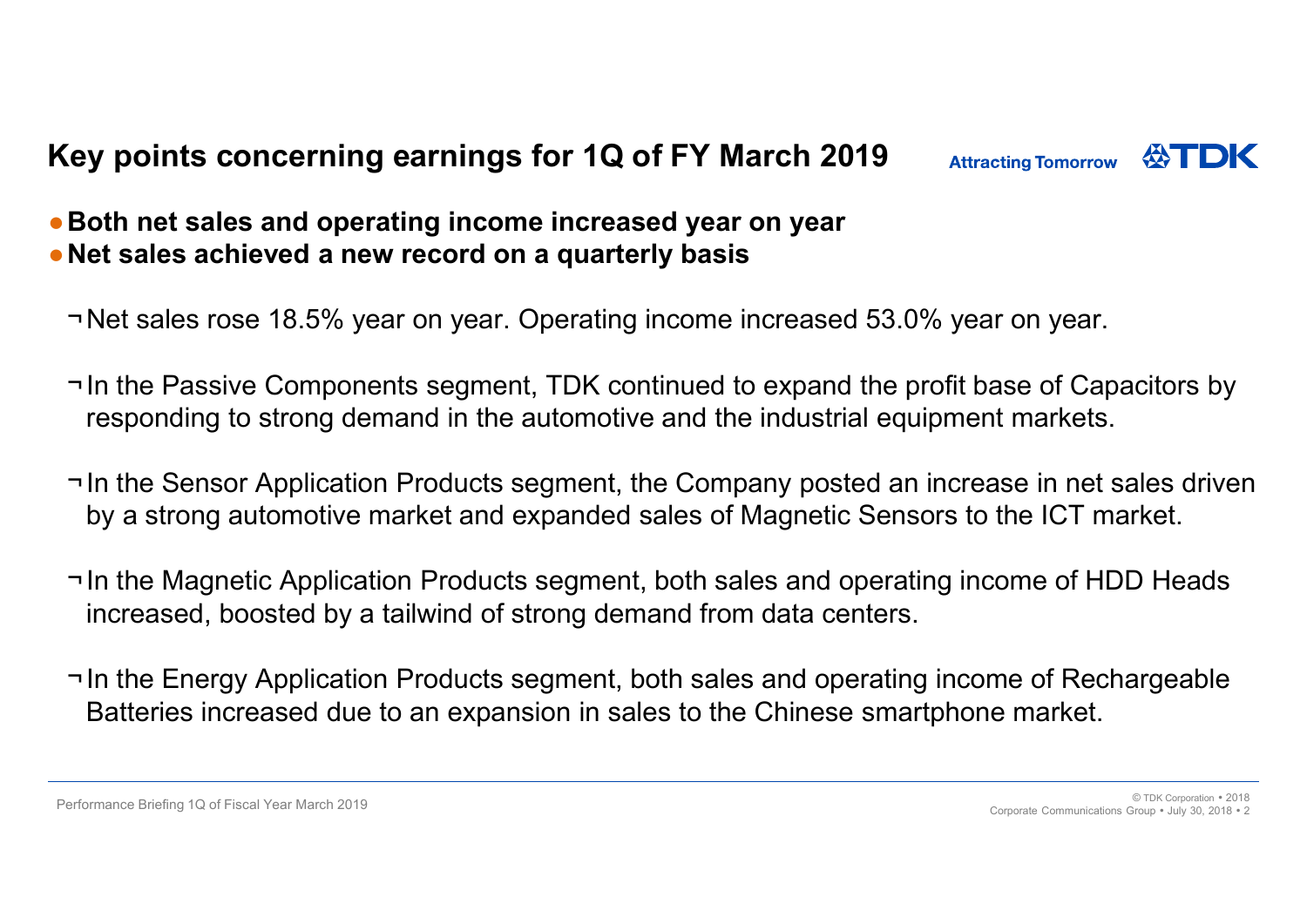### Consolidated results for 1Q of FY March 2019

| racting Tomorrow |  |
|------------------|--|

| <b>Consolidated results for 1Q of FY March 2019:</b> |               | 公TDK<br><b>Attracting Tomorrow</b>                   |                     |               |  |
|------------------------------------------------------|---------------|------------------------------------------------------|---------------------|---------------|--|
|                                                      | FY March 2018 | FY March 2019                                        | <b>Change</b>       |               |  |
| (Yen billions)                                       | 1Q results    | <b>1Q results</b>                                    | Yen billions        | $\frac{9}{6}$ |  |
| <b>Net sales</b>                                     | 289.5         | 343.1                                                | 53.6                | 18.5          |  |
| <b>Operating income</b>                              | 16.6          | 25.4                                                 | 8.8                 | 53.0          |  |
| Operating income margin                              | 5.7%          | 7.4%                                                 | $+1.7$ pt           |               |  |
| Income before income taxes                           | 16.9          | 23.7                                                 | 6.8                 | 40.2          |  |
| Net income                                           | 11.0          | 16.2                                                 | 5.2                 | 47.3          |  |
| Earning per share (JPY)                              | 86.80         | 128.29                                               |                     |               |  |
| $ US$$ (JPY)                                         | 111.16        | 109.09                                               | Appreciated by 1.9% |               |  |
| Ex-rate<br>EURO (JPY)                                | 122.02        | 130.16                                               | Depreciated by 6.7% |               |  |
| Ex-rate impact to net sales &                        |               | Net sales: Increased by about 2.8 billion Yen        |                     |               |  |
| operating income                                     |               | Operating income: Increased by about 1.1 billion Yen |                     |               |  |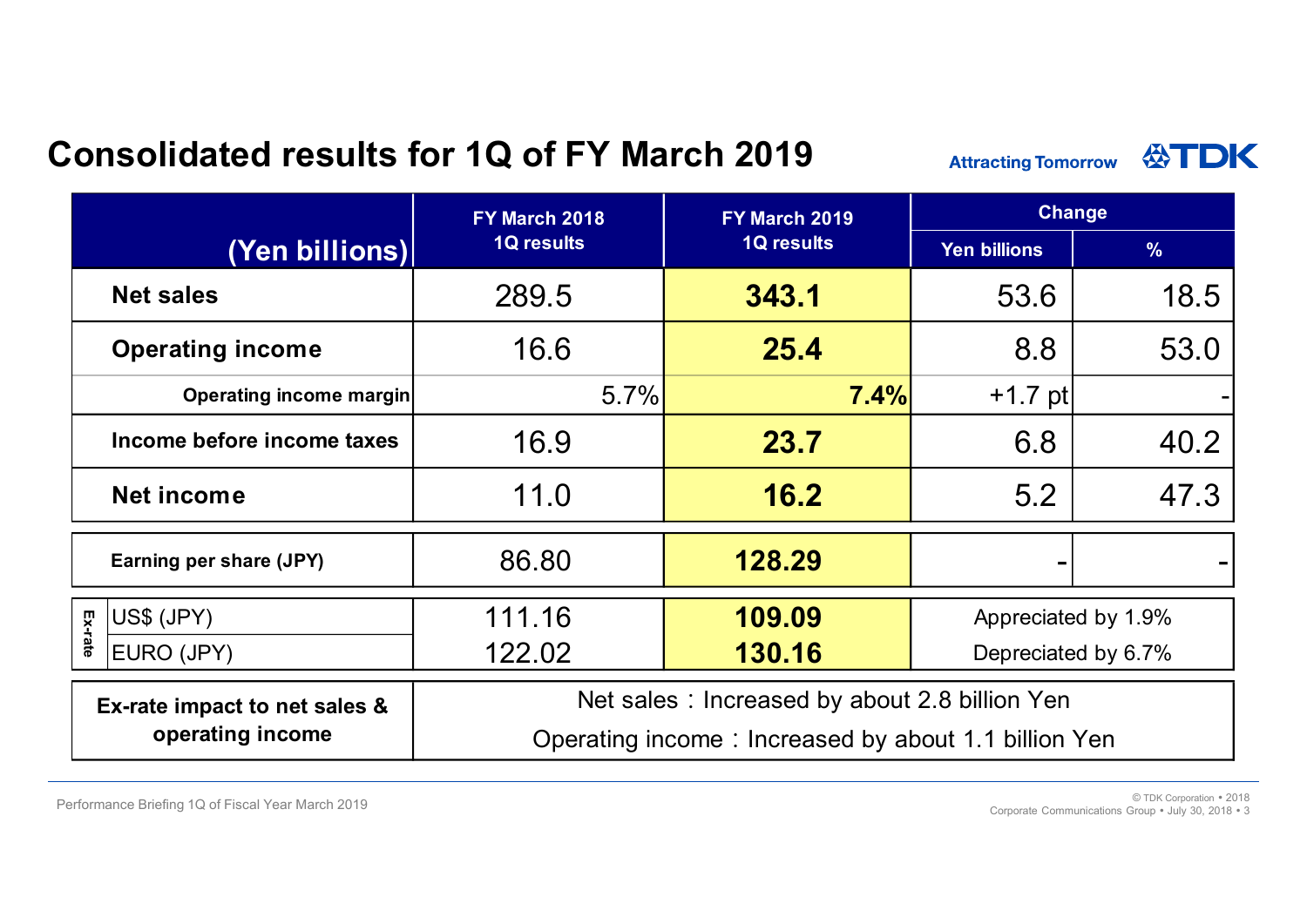# 1Q results - Passive Components segment<br>
Net sales<br>
Net sales 112.7 billion yen (up 16.5% ye<br>
Operating income 14.0 billion yen (up 16.5% ye



ments segment<br>
Net sales 112.7 billion yen (up 16.5% year on year)<br>
Operating income 14.0 billion yen (up 35.9% year on year)<br>
• Ceramic Capacitors<br>
• Sales apacitors **Operation Search Concept Concept Concept Concept Concept Concept Concept Concept Concept Concept Concept Concept Concept Concept Concept Concept Concept Concept Concept Concept Concept Concept Concept Concept Concept Con Lents segment**<br>
Matracting Tom<br>
Attracting Tom<br>
at sales 112.7 billion yen (up 16.5% year on year)<br>
peramic Capacitors<br>
The Sales and operating income increased year on year at<br>
of strong demand.<br>
The Sales mainly to the **Example 18 Segment**<br>
Matracting Tor<br>
at sales 112.7 billion yen (up 16.5% year on year)<br>
perating income 14.0 billion yen (up 35.9% year on<br>
Ceramic Capacitors<br>
Travelise and operating income increased year on year and<br>
o **EXECUTE:** Attracting Tomor<br>
Attracting Tomor<br>
attracting Income 14.0 billion yen (up 16.5% year on year)<br>
perating income 14.0 billion yen (up 35.9% year on year<br>
Ceramic Capacitors<br>
The Sales and operating income increas et sales 112.7 billion yen (up 16.5% year on year)<br>perating income 14.0 billion yen (up 35.9% year on<br>Ceramic Capacitors<br>¬ Sales and operating income increased year on year and<br>of strong demand.<br>→ Sales mainly to the auto Net sales<br>Net sales 112.7 billion yen (up 16.5% year on year)

- Ceramic Capacitors
- **ents segment**<br>
Matracting Tomorrow **QTDK**<br>
Matracting income 14.0 billion yen (up 16.5% year on year)<br>
perating income 14.0 billion yen (up 35.9% year on year)<br>
Ceramic Capacitors<br>
Travels and operating income increased y of strong demand. **ents segment**<br>
Matracting Tomorrow &<br>
Attracting Tomorrow &<br>
Attracting Tomorrow &<br>
to tales 112.7 billion yen (up 16.5% year on year)<br>
Ceramic Capacitors<br>
The Sales and operating income increased year on year against a b **ents segment**<br>
Matracting Tomorrow <br>
Sales to the sales 112.7 billion yen (up 16.5% year on year)<br>
perating income 14.0 billion yen (up 35.9% year on year)<br>
Ceramic Capacitors<br>
Tales and operating income increased year on et sales 112.7 billion yen (up 16.5% year on year)<br>perating income 14.0 billion yen (up 35.9% year on year)<br>Ceramic Capacitors<br>
→ Sales and operating income increased year on year against a backgre<br>
of strong demand.<br>
→ S **Ceramic Capacitors**<br>  $\neg$  Sales and operating income increased year on year age of strong demand.<br>  $\neg$  Sales mainly to the automotive market increased.<br> **Aluminum Electrolytic Capacitors and Film Capacitor**<br>  $\neg$  Sales Ceramic Capacitors<br>
→ Sales and operating income increased year on year against a background<br>
of strong demand.<br>
→ Sales mainly to the automotive market increased.<br>
Aluminum Electrolytic Capacitors and Film Capacitors<br>
→
	-
- Aluminum Electrolytic Capacitors and Film Capacitors
	-
- Operating income  $\Box$   $\Box$   $\Box$  Sales to the industrial equipment and the automotive markets increased.
	- Inductive Devices
		-
		-
	- High-Frequency Components
		-
	- $12.4\%$   $\qquad \qquad$   $\qquad$   $\qquad$   $\qquad$  Sales to the ICT market increased
- 10.7% **Components Components Components Piezoelectric Material Products and Circuit Protection Components** 
	-
	-

Performance Briefing 1Q of Fiscal Year March 2019 © TDK Corporation <sup>2018</sup> Corporate Communications Group . July 30, 2018 . 4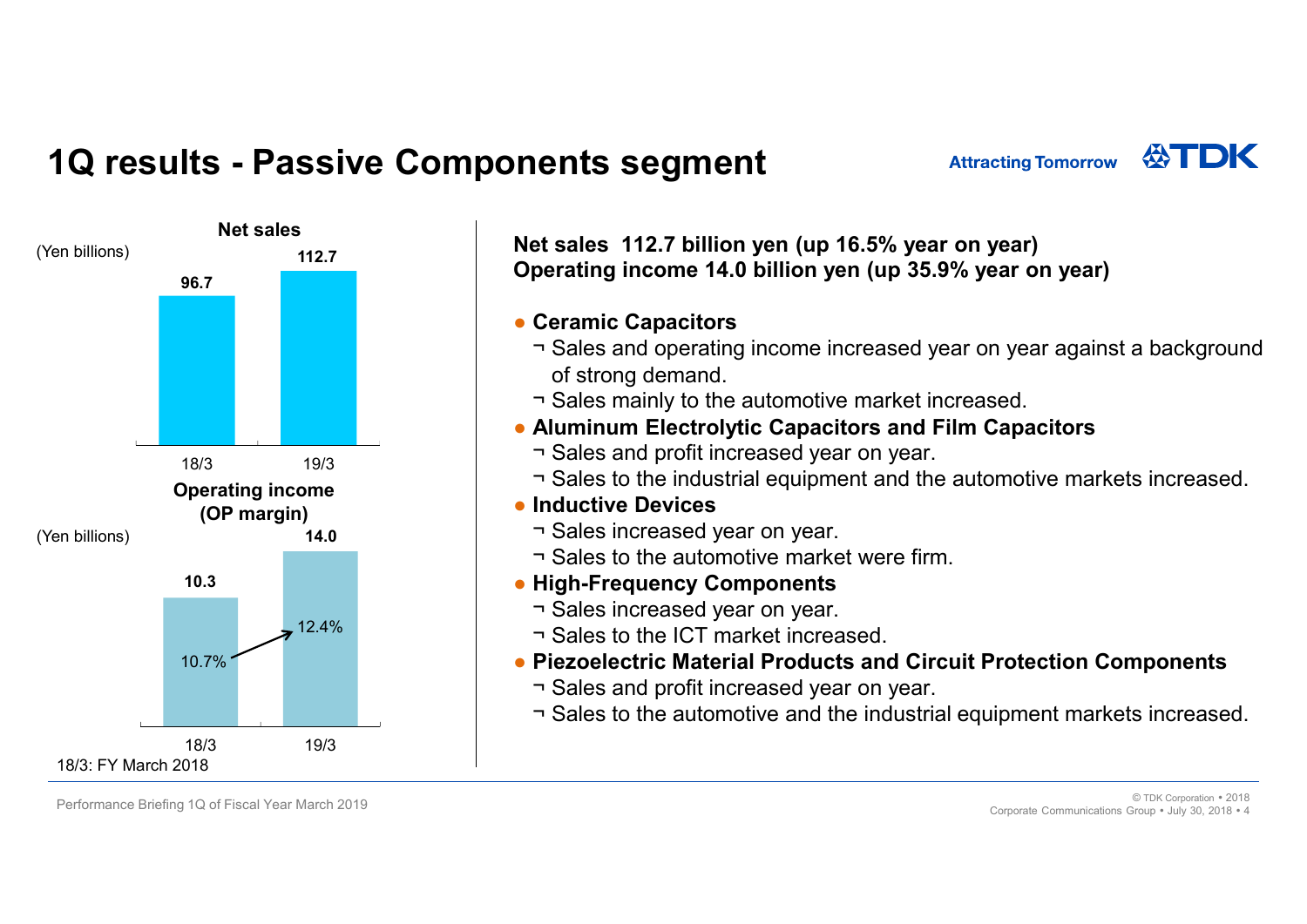# 1Q results - Sensor Application Products segment<br>
Net sales<br>
Net sales 18.9 billion yen (up 16.0% year on year)<br>
Net sales 18.9 billion yen (up 16.0% year on year)



### Net sales 18.9 billion yen (up 16.0% year on year) Operating income -4.9 billion yen (down ―% year on year) **tion Products segment**<br>
at sales 18.9 billion yen (up 16.0% year on year)<br>
perating income -4.9 billion yen (down —% year on<br>
Sensors<br>
¬ Sales increased year on year.<br>
¬ Sales of Temperature and Pressure Sensors and Ma<br>
i

### ● Sensors

- 
- **Sales of Temperature and Products Segment**<br> **Example 16.0% year on year)**<br> **Perating income -4.9 billion yen (down —% year on year)**<br>
<br>
Sensors<br>
¬ Sales increased year on year.<br>
¬ Sales of Temperature and Pressure Sensor increased to the automotive market. **tion Products segment**<br>Attracting Tomorrow  $\circledast$  TDK<br>et sales 18.9 billion yen (up 16.0% year on year)<br>perating income -4.9 billion yen (down --% year on year)<br>Sensors<br>- Sales of Temperature and Pressure Sensors and Magn
- 

18/3: FY March 2018

Performance Briefing 1Q of Fiscal Year March 2019<br>Corporate Communications Group \* 1uly 30, 2018 \* 5 Corporation of Tube 2018 at a set of the Corporation of the Corporation of Tube 2018 at a set of the Corporation of the 2 Corporate Communications Group . July 30, 2018 . 5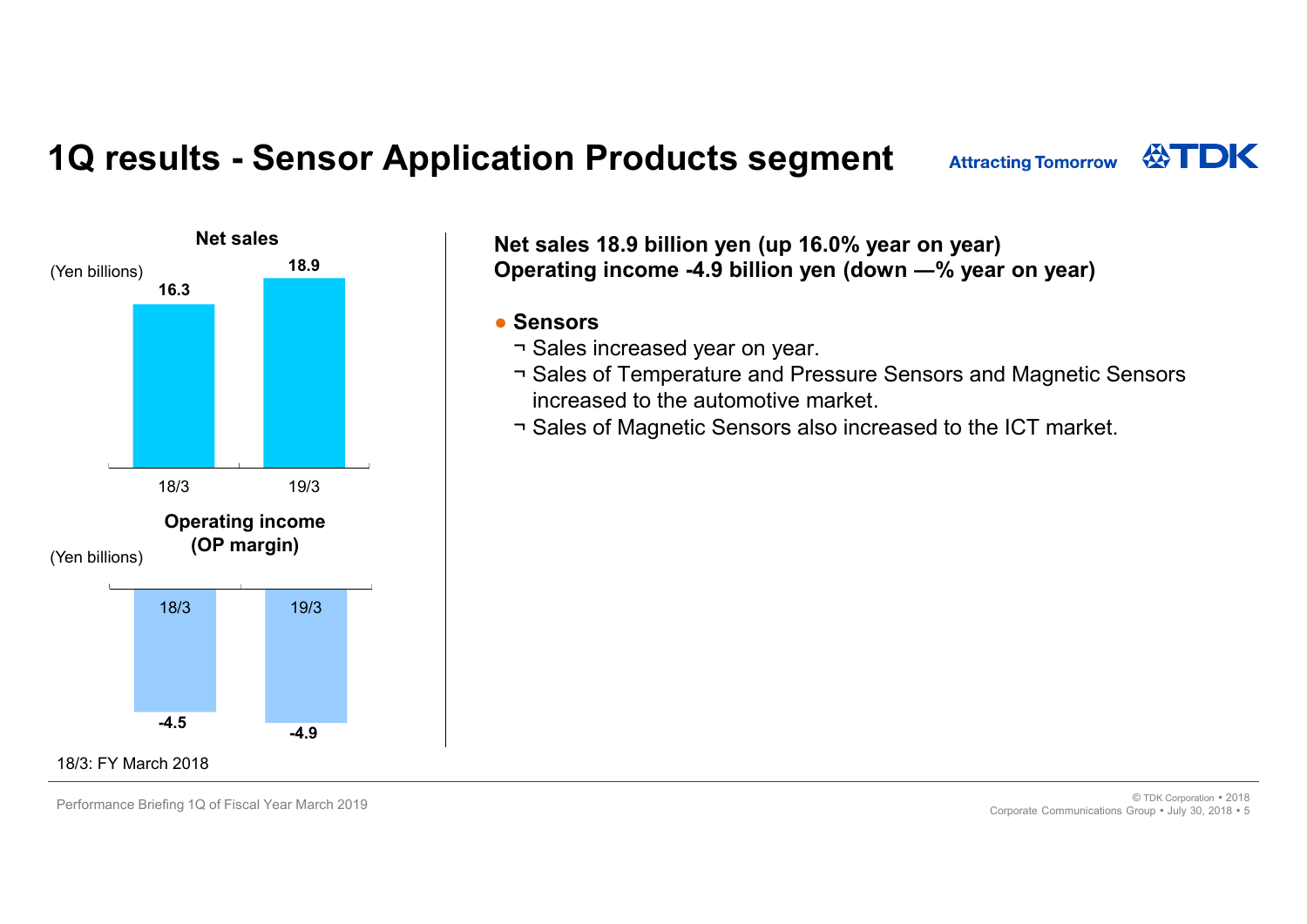# 1Q results - Magnetic Application Products segment Attracting Tomor<br>Net sales and the Mat Sales 70 5 billion van (up 6.2% voor on voor)



Net Sales 70.5 billion yen (up 6.2% year on year) Operating income 3.5 billion yen (down 5.4% year on year)

### ● HDD Heads

- **ation Products segment** Attracting Tomorrow  $\bigotimes_{i=1}^{N}$ <br>
Examples and operating income 3.5 billion yen (down 5.4% year on year)<br>
HDD Heads<br>
The Both sales and operating income of HDD Heads increased year on year<br>
due t due to an improved product mix and strong demand from data centers despite a decrease in sales volume. **ation Products segment** Attracting Tomorrow  $\bigotimes_{i=1}^{n}$ <br>
to Sales 70.5 billion yen (up 6.2% year on year)<br>
perating income 3.5 billion yen (down 5.4% year on year)<br>
HDD Heads<br>
T Both sales and operating income of HDD H **ation Products segment** Attracting Tomorrow **QSTDK**<br>
of Sales 70.5 billion yen (up 6.2% year on year)<br>
perating income 3.5 billion yen (down 5.4% year on year)<br>
HDD Heads<br>  $-$  Both sales and operating income of HDD Heads et Sales 70.5 billion yen (up 6.2% year on year)<br>perating income 3.5 billion yen (down 5.4% year on year)<br>HDD Heads<br>
– Both sales and operating income of HDD Heads increa<br>
due to an improved product mix and strong demand f et Sales 70.5 billion yen (up 6.2% year on year)<br>perating income 3.5 billion yen (down 5.4% year on year)<br>HDD Heads<br>The plass and operating income of HDD Heads increased year on year<br>due to an improved product mix and stro
- HDD Suspension Assemblies
	-
- Components) increased to the ICT market. Operating income **Sales of Suspension Application Products (Additive Metal Deposition**

### ● Magnets

- 
- generation.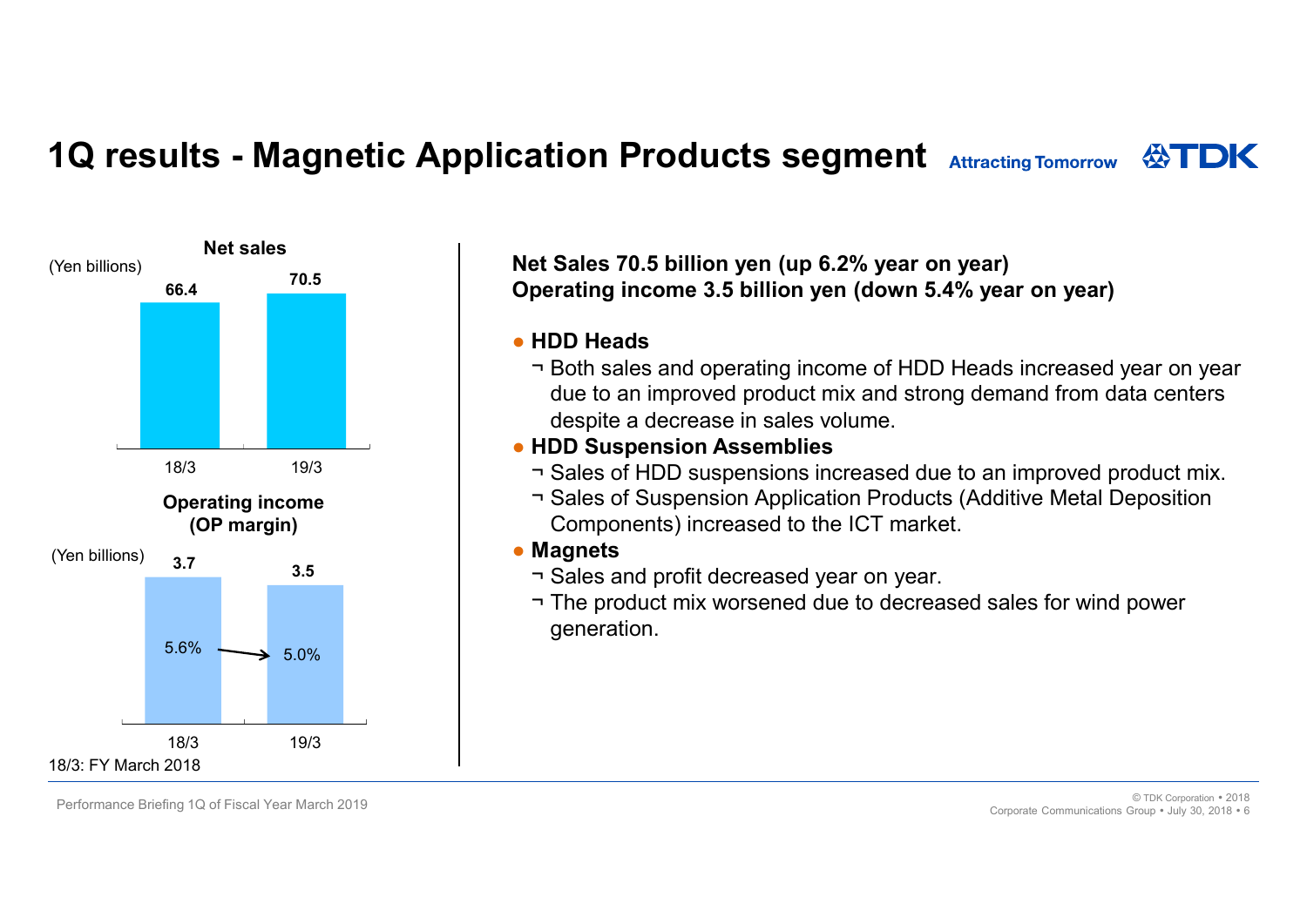# 1Q results - Energy Application Products segment<br>
Net sales<br>
(Yen billions)<br>
Net Sales 125.6 billion yen (up 31.8% year on year)



Net Sales 125.6 billion yen (up 31.8% year on year) Net sales Operating income 21.0 billion yen (up 55.6% year on year) **tion Products segment**<br> **Attracting To<br>
Attracting To**<br> **Example 21.0 billion yen (up 31.8% year on year)**<br> **Profit increased year on year.**<br>
The Sales and profit increased year on year.<br>
The ICT market, sales expanded f tion Products segment<br>
et Sales 125.6 billion yen (up 31.8% year on year)<br>
perating income 21.0 billion yen (up 55.6% year on year)<br>
Energy Devices (Rechargeable Batteries)<br>
The ICT market, sales expanded for Chinese smart

### • Energy Devices (Rechargeable Batteries)

- 
- 
- 
- Power Supplies
- tion Products segment attracting Tomorrow **QOTDK**<br>
at Sales 125.6 billion yen (up 31.8% year on year)<br>
perating income 21.0 billion yen (up 55.6% year on year)<br>
Fnergy Devices (Rechargeable Batteries)<br>
The ICT market, sale tion Products segment attracting Tomorrow **TDK**<br>et Sales 125.6 billion yen (up 31.8% year on year)<br>perating income 21.0 billion yen (up 55.6% year on year)<br>Firergy Devices (Rechargeable Batteries)<br>The Sales and profit incr due to strong demand.

Performance Briefing 1Q of Fiscal Year March 2019<br>Corporate Communications Group \* 1uly 30, 2018 \* 7 Corporate Communications Group . July 30, 2018 . 7

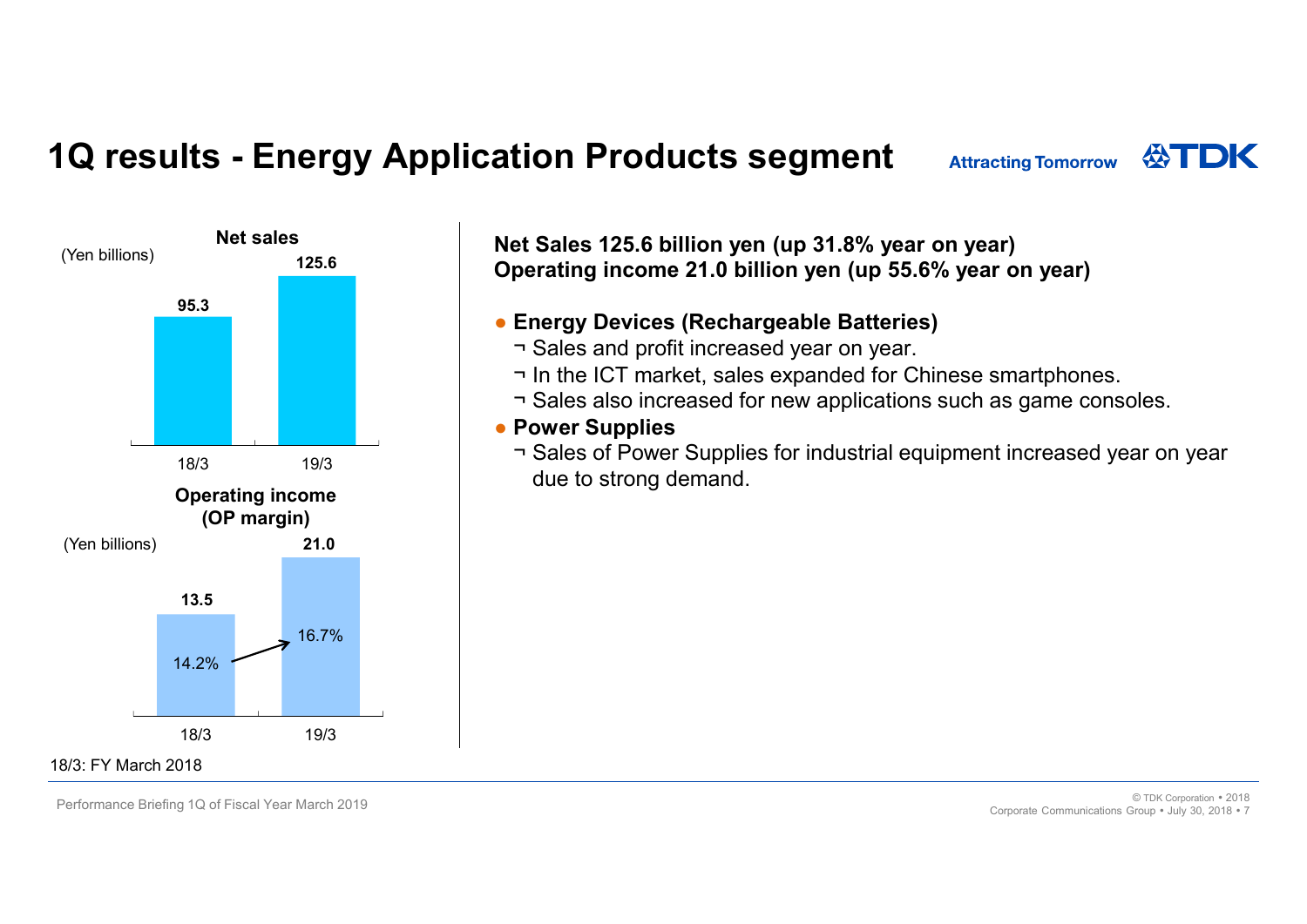### Quarterly results by segment

|                  | esults by segment                    |                        |                        |                        |                                |        |                            |        |  |
|------------------|--------------------------------------|------------------------|------------------------|------------------------|--------------------------------|--------|----------------------------|--------|--|
|                  |                                      |                        |                        |                        |                                |        | <b>Attracting Tomorrow</b> |        |  |
|                  |                                      | 1Q of<br>FY March 2018 | 4Q of<br>FY March 2018 | 1Q of<br>FY March 2019 | <b>YoY</b> change<br>$(C)-(A)$ |        | QoQ change<br>$(C)-(B)$    |        |  |
|                  | (Yen billions)                       | (A)                    | (B)                    | (C)                    | Yen billions                   | $\%$   | Yen billions               | %      |  |
|                  | Capacitors                           | 36.3                   | 41.4                   | 44.5                   | 8.2                            | 22.6   | 3.1                        | 7.5    |  |
|                  | <b>Inductive Devices</b>             | 37.6                   | 39.2                   | 41.3                   | 3.7                            | 9.8    | 2.1                        | 5.4    |  |
|                  | Other Passive Components             | 22.8                   | 25.3                   | 26.9                   | 4.1                            | 18.0   | 1.6                        | 6.3    |  |
| Net              | <b>Passive Components</b>            | 96.7                   | 105.9                  | 112.7                  | 16.0                           | 16.5   | 6.8                        | 6.4    |  |
| sales            | <b>Sensor Application Products</b>   | 16.3                   | 19.3                   | 18.9                   | 2.6                            | 16.0   | (0.4)                      | $-2.1$ |  |
|                  | <b>Magnetic Application Products</b> | 66.4                   | 66.9                   | 70.5                   | 4.1                            | 6.2    | 3.6                        | 5.4    |  |
|                  | <b>Energy Application Products</b>   | 95.3                   | 100.4                  | 125.6                  | 30.3                           | 31.8   | 25.2                       | 25.1   |  |
|                  | <b>Other</b>                         | 14.8                   | 14.6                   | 15.4                   | 0.6                            | 4.1    | 0.8                        | 5.5    |  |
|                  | <b>Total</b>                         | 289.5                  | 307.1                  | 343.1                  | 53.6                           | 18.5   | 36.0                       | 11.7   |  |
|                  | <b>Passive Components</b>            | 10.3                   | 13.6                   | 14.0                   | 3.7                            | 35.9   | 0.4                        | 2.9    |  |
|                  | <b>Sensor Application Products</b>   | (4.5)                  | (4.6)                  | (4.9)                  | (0.4)                          |        | (0.3)                      |        |  |
| Operating income | <b>Magnetic Application Products</b> | 3.7                    | 0.6                    | 3.5                    | (0.2)                          | $-5.4$ | 2.9                        | 483.3  |  |
|                  | <b>Energy Application Products</b>   | 13.5                   | 13.0                   | 21.0                   | 7.5                            | 55.6   | 8.0                        | 61.5   |  |
|                  | Other                                | 1.4                    | (1.8)                  | (1.0)                  | (2.4)                          |        | 0.8                        |        |  |
|                  | Sub total                            | 24.4                   | 20.8                   | 32.5                   | 8.1                            | 33.2   | 11.7                       | 56.3   |  |
|                  | <b>Corporate and eliminations</b>    | (7.8)                  | (8.8)                  | (7.1)                  | 0.7                            |        | 1.7                        |        |  |
|                  | <b>Total</b>                         | 16.6                   | 12.0                   | 25.4                   | 8.8                            | 53.0   | 13.4                       | 111.7  |  |
|                  | Operating income margin              | 5.7%                   | $3.9\%$                | 7.4%                   | $+1.7$ pt                      |        | $+3.5pt$                   |        |  |
| Ex-rate          | US\$ (JPY)                           | 111.16                 | 108.49                 | 109.09                 |                                |        |                            |        |  |
|                  | EURO (JPY)                           | 122.02                 | 133.25                 | 130.16                 |                                |        |                            |        |  |

Performance Briefing 1Q of Fiscal Year March 2019<br>Corporation Corporation Corporations Group + University 2018 + 8 Corporations Group + University 2018 + 8 Corporations Group + University 2018 + 8 Corporate Communications Group . July 30, 2018 . 8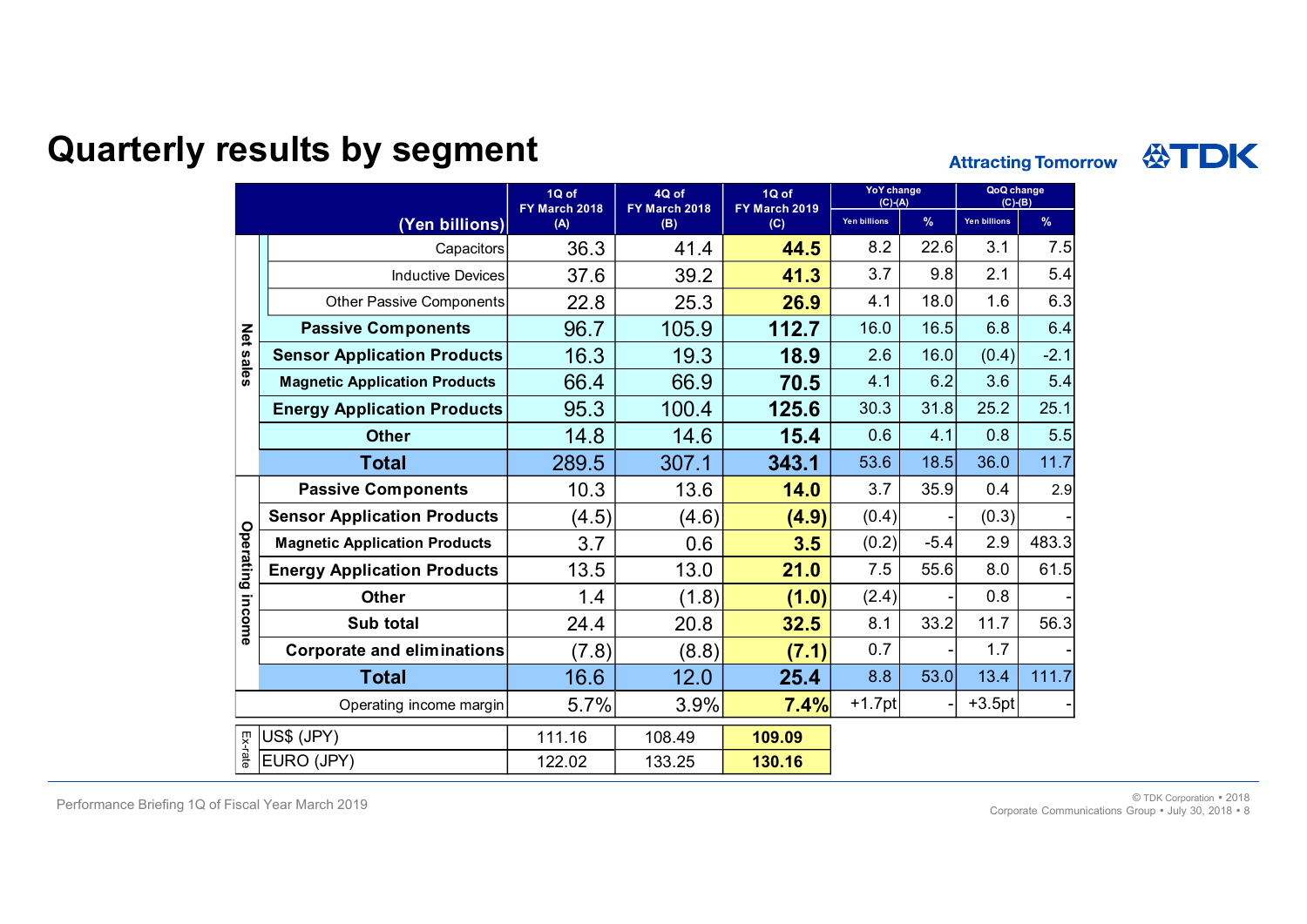### Breakdown of operating income changes **Example 20 Attracting Tomorrow**





Performance Briefing 1Q of Fiscal Year March 2019<br>Corporate Communications Group + Univ 30, 2018 + 9 Corporation of Corporation of Corporation of Texas 10 and a c Corporate Communications Group . July 30, 2018 . 9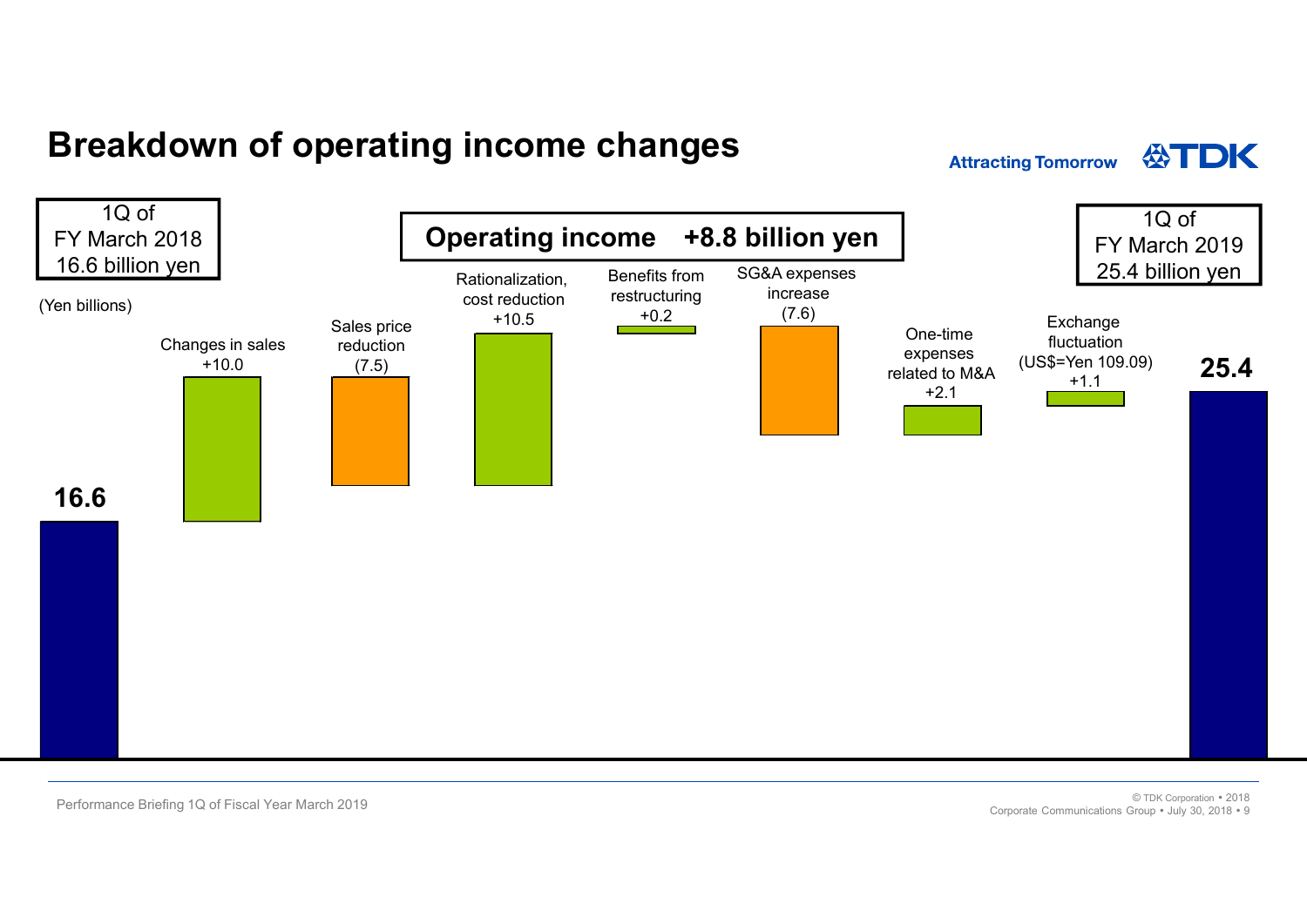### Projections for 2Q of FY March 2019



| Projections for 2Q of FY March 2019            |                            |                                              |
|------------------------------------------------|----------------------------|----------------------------------------------|
| - Image of changes in sales                    |                            | <b>Attracting Tomorrow</b><br>(Yen billions) |
| <b>Segment</b>                                 | <b>1Q of FY March 2019</b> | <b>2Q projections</b><br>(QoQ change)        |
| <b>Passive Components</b>                      | 112.7                      | $\pm 0\%$                                    |
| <b>Sensor Application</b><br><b>Products</b>   | 18.9                       | $+8$ ~+11%                                   |
| <b>Magnetic Application</b><br><b>Products</b> | 70.5                       | $+5 \sim +7\%$                               |
| <b>Energy Application</b>                      | 125.6                      | $+9$ ~+12%                                   |
| <b>Products</b>                                |                            |                                              |
| <b>Other</b>                                   | 15.4                       |                                              |

Performance Briefing 1Q of Fiscal Year March 2019<br>Corporate Communications Group • Luly 30, 2018 • 10 Corporate Communications Group . July 30, 2018 . 10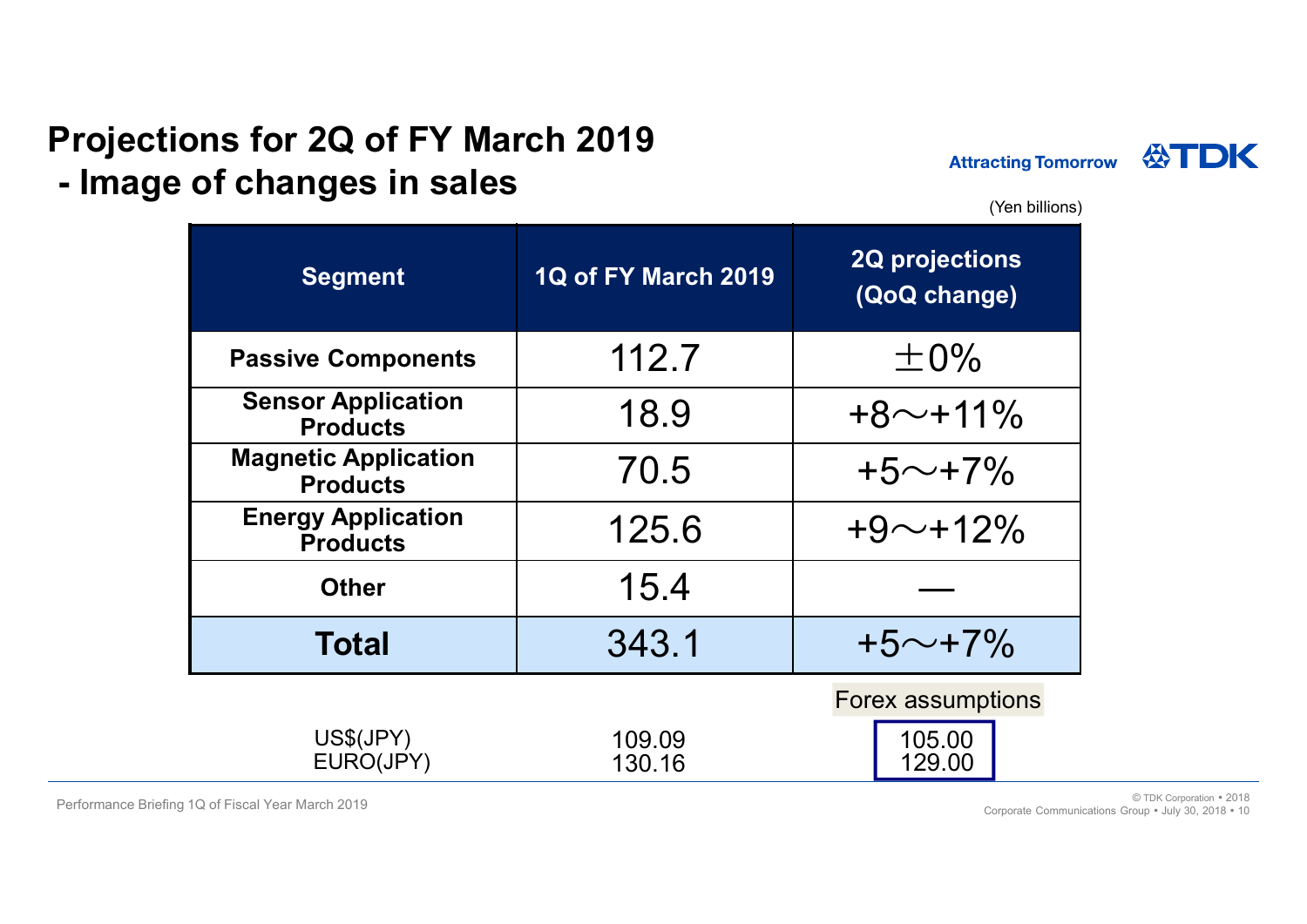### FY March 2019 full year / dividend projections **Attracting Tomorrow**

|                                                                                                                                                                                                                                                                                                | FY March 2018                                   | 2019 full year / dividend projections<br><b>FY March 2019</b> | <b>YoY change</b>   | <b>Attracting Tomorrow</b> |
|------------------------------------------------------------------------------------------------------------------------------------------------------------------------------------------------------------------------------------------------------------------------------------------------|-------------------------------------------------|---------------------------------------------------------------|---------------------|----------------------------|
| (Yen billions)                                                                                                                                                                                                                                                                                 | full year results                               | full year projections<br>(announced on Apr. 27, 2018)         | <b>Yen billions</b> | $\%$                       |
| <b>Net sales</b>                                                                                                                                                                                                                                                                               | 1,271.7                                         | 1,340.0                                                       | 68.3                | 5.4                        |
| <b>Operating income</b>                                                                                                                                                                                                                                                                        | 89.7                                            | 100.0                                                         | 10.3                | 11.5                       |
| Operating income margin                                                                                                                                                                                                                                                                        | 7.1%                                            | 7.5%                                                          | $+0.4$ pt           |                            |
| Income before income taxes                                                                                                                                                                                                                                                                     | 89.8                                            | 98.0                                                          | 8.2                 | 9.1                        |
| Net income                                                                                                                                                                                                                                                                                     | 63.5                                            | 70.0                                                          | 6.5                 | 10.2                       |
| Earning per share (JPY)                                                                                                                                                                                                                                                                        | 502.80                                          | 554.43                                                        |                     |                            |
| Dividends (JPY)                                                                                                                                                                                                                                                                                | 1st half: $60$<br>2nd half: $70$<br>Annual: 130 | <b>1st half: 70</b><br>2nd half: 70<br><b>Annual: 140</b>     |                     |                            |
|                                                                                                                                                                                                                                                                                                | 110.93                                          | 105.00                                                        |                     |                            |
| $\frac{1}{2}$ $\frac{1}{2}$ $\frac{1}{2}$ $\frac{1}{2}$ $\frac{1}{2}$ $\frac{1}{2}$ $\frac{1}{2}$ $\frac{1}{2}$ $\frac{1}{2}$ $\frac{1}{2}$ $\frac{1}{2}$ $\frac{1}{2}$ $\frac{1}{2}$ $\frac{1}{2}$ $\frac{1}{2}$ $\frac{1}{2}$ $\frac{1}{2}$ $\frac{1}{2}$ $\frac{1}{2}$<br><b>EURO (JPY)</b> | 129.64                                          | 129.00                                                        |                     |                            |
| <b>Capital expenditure</b>                                                                                                                                                                                                                                                                     | 178.6                                           | 210.0                                                         | 31.4                | 17.6                       |
| <b>Depreciation and amortization</b>                                                                                                                                                                                                                                                           | 92.2                                            | 110.0                                                         | 17.8                | 19.3                       |
| <b>Research and development</b>                                                                                                                                                                                                                                                                | 102.6                                           | 110.0                                                         | 7.4                 | 7.2                        |

Performance Briefing 1Q of Fiscal Year March 2019<br>11. Corporation Corporation Croup a luly 30, 2018 a 11 Corporate Communications Group . July 30, 2018 . 11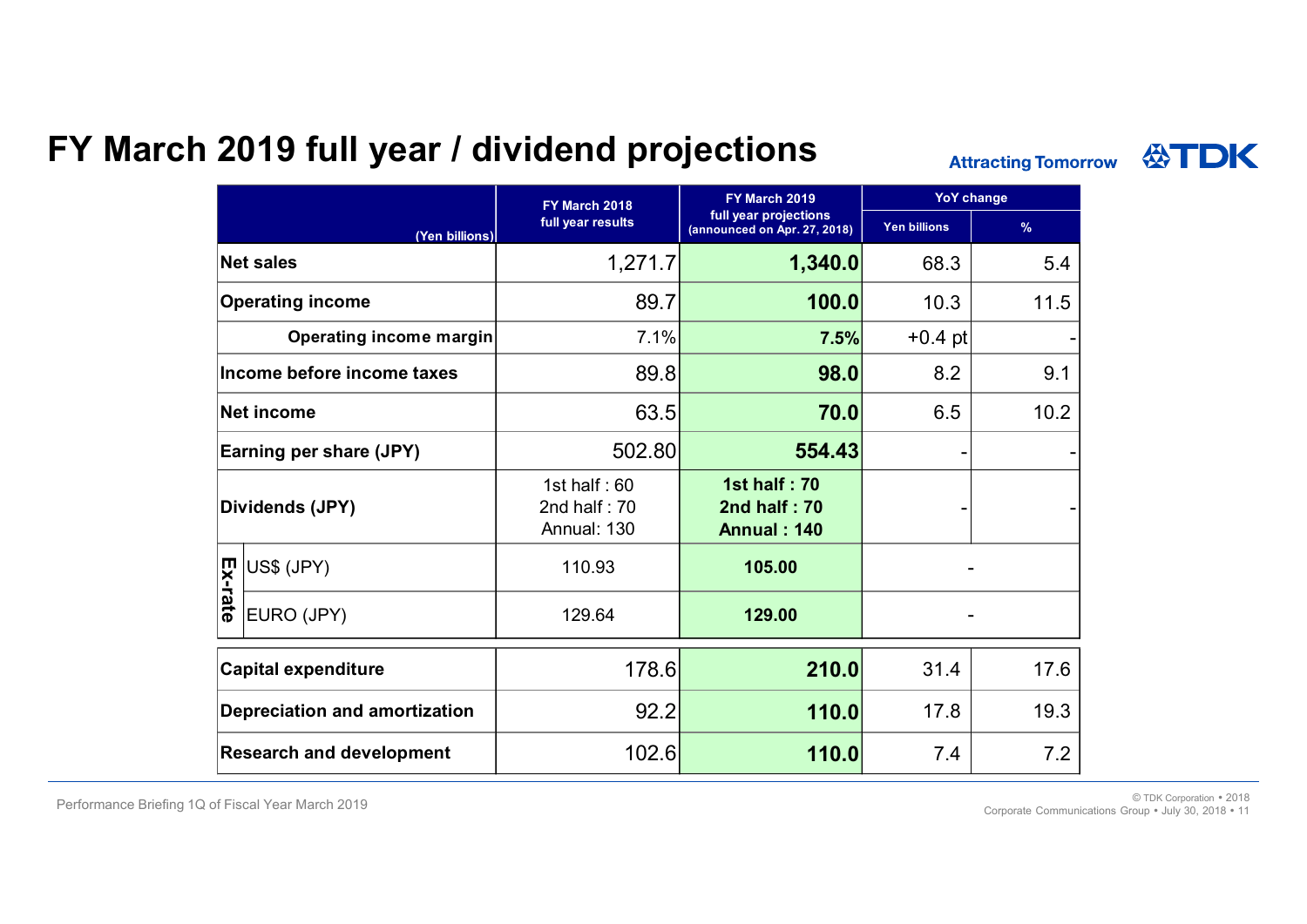### Cautionary statements with respect to forward-looking statements

**Attracting Tomorrow** 

**ASTDK** 

This material contains forward-looking statements, including projections, plans, policies, management strategies, targets, schedules, understandings, and evaluations about TDK, or its group companies (TDK Group). These forward-looking statements are based on the current forecasts, estimates, assumptions, plans, beliefs, and evaluations of the TDK Group in light of the information currently available to it, and contain known and unknown risks, uncertainties, and other factors. The TDK Group therefore wishes to caution readers that, being subject to risks, uncertainties, and other factors, the TDK Group's actual results, performance, achievements, or financial position could be materially different from any future results, performance, achievements, or financial position expressed or implied by these forward-looking statements, and the TDK Group undertakes no obligation to publicly update or revise any forward-looking statements after the issue of this material except as provided for in laws and ordinances.

The electronics markets in which the TDK Group operates are highly susceptible to rapid changes, risks, uncertainties, and other factors that can have significant effects on the TDK Group including, but not limited to, shifts in technology, fluctuations in demand, prices, interest and foreign exchange rates, and changes in economic environments, conditions of competition, laws and regulations. Also, since the purpose of these materials is only to give readers a general outline of business performance, many numerical values are shown in units of a billion yen. Because original values, which are managed in units of a million yen, are rounded off, the totals, differences, etc. shown in these materials may appear inaccurate. If detailed figures are necessary, please refer to our financial statements and supplementary materials.

Performance Briefing 1Q of Fiscal Year March 2019 © TDK Corporation <sup>2018</sup> Corporate Communications Group . July 30, 2018 . 12